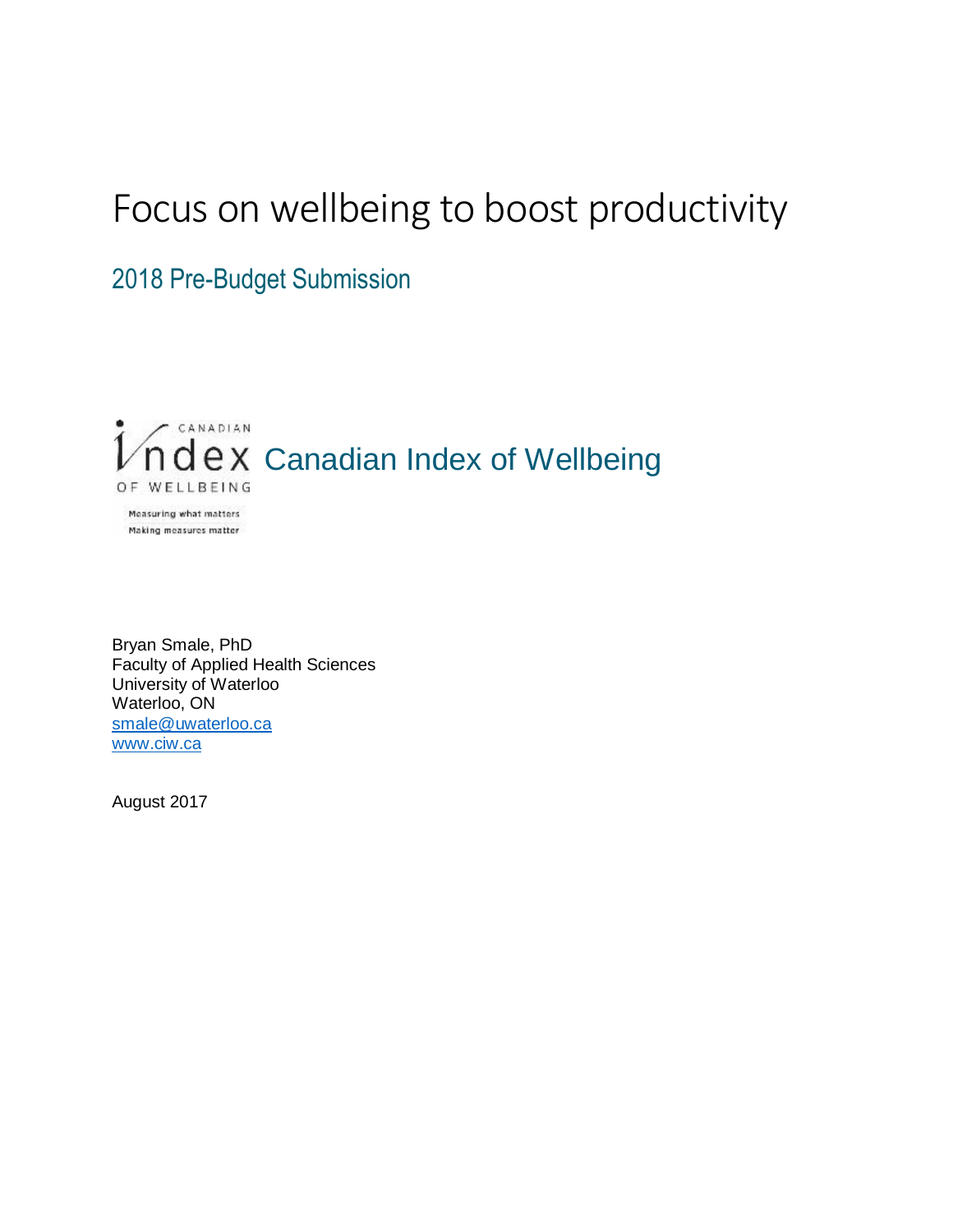# **Executive Summary**

Canada was founded for Peace, Order, and Good Government – not for greater productivity; and citizens are much more than inputs in the economic machinery.

That's why governments, and arguably Canadian businesses, should do everything possible to create great places to live and work.

Happy, healthy, well educated people are more productive and engaged in their communities, in democracy and in the workplace, but wellbeing has been lagging far behind economic growth in Canada. By reframing the "productivity issue" with a broader focus on wellbeing, the government can more easily identify key leverage points, intervene early and measure policy outcomes.

As inequality and precarious work increase, and Canada faces a major shift towards automation, the Canadian Index of Wellbeing recommends not only the adoption of a wellbeing focus, but also policy directions that provide greater access to education, health, leisure and culture, democracy, and all aspects of civil society – especially for marginalized people. These include: implementation of a basic income, extension of benefits to low-income Canadians, a pan-Canadian education strategy, a preventative approach to health care, universal access to leisure and culture, and improved data collection to track progress and inform policy.

Enhanced wellbeing is an objective in and of itself - not simply for the sake of productivity, but for human dignity and the value of full civic participation. Increased participation in economic life and productivity is but one benefit.

### **Introduction: Reframe the question**

When Canadians go to bed at night, they are not worried about their productivity. They worry about their jobs being automated or piecing together enough part-time work to make ends meet. They worry about their health or their kids' education. They worry about the growing inequality of access to the full range of supports and services their families need to live the highest quality of life.

When people are stressed by uncertainty, the demands of family, and long commutes, they are not at their best at work, at home or in their communities.

Indeed, healthy, educated and well-supported citizens are a pre-requisite for a thriving economy. More importantly, a thriving *society* should be the real end-goal of public policy and the budgets that support it.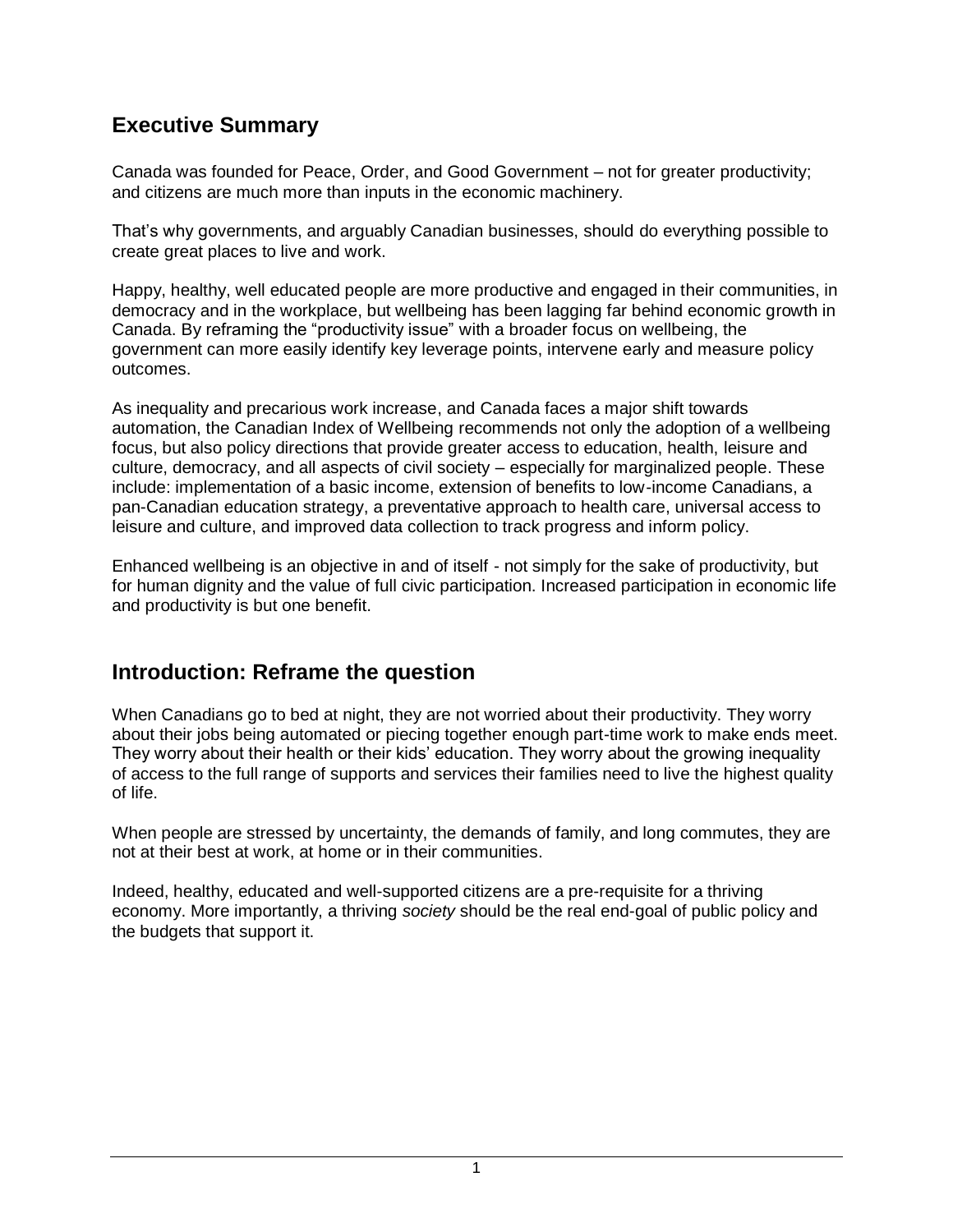# **Focus first on wellbeing**

This government has committed to "growing our economy, strengthening the middle class, and helping those working hard to join it." [1] Why not focus *first* on the wellbeing of Canadians so that economic growth, as one of the many benefits, will follow?

We know that "trickle-down", "austerity", or "economy-first" approaches do not result in greater quality of life. While Canada's GDP per capita grew by 38% between 1994 and 2014, Canadian's wellbeing as measured by the Canadian Index of Wellbeing (CIW) increased by only 9.9% and income inequality grew by 10%. [2]

GDP growth masks the changing composition of the Canadian workplace where more people – especially Canadians in households with the lowest annual incomes – are working irregular and



**Trends in the Canadian Index of Wellbeing and GDP (per capita) from 1994 to 2014**

shorter hours, not by choice. [3] What may be good for shareholders and businesses is not good for workers. According to the OECD, "Canada is the country with the highest rate of poverty for non-standard workers among OECD countries." [4] The pay gap between Canadian full-time workers and workers in temporary or part-time work is almost 20% greater than in other OECD countries. [5]

We need to ensure Canadians' *lives* are improving along with the country's economy.

We need to narrow the GDP-to-wellbeing gap so that both are moving upward at similar rates of growth. Only then will Canada be able to achieve optimal gains in the productivity of Canadians and the businesses that employ them.

# **Apply a broader lens**

Just as the government has committed to incorporating gender-based analysis at department and Cabinet levels [6], the 2018 budget can apply a broader wellbeing lens. This lens exists.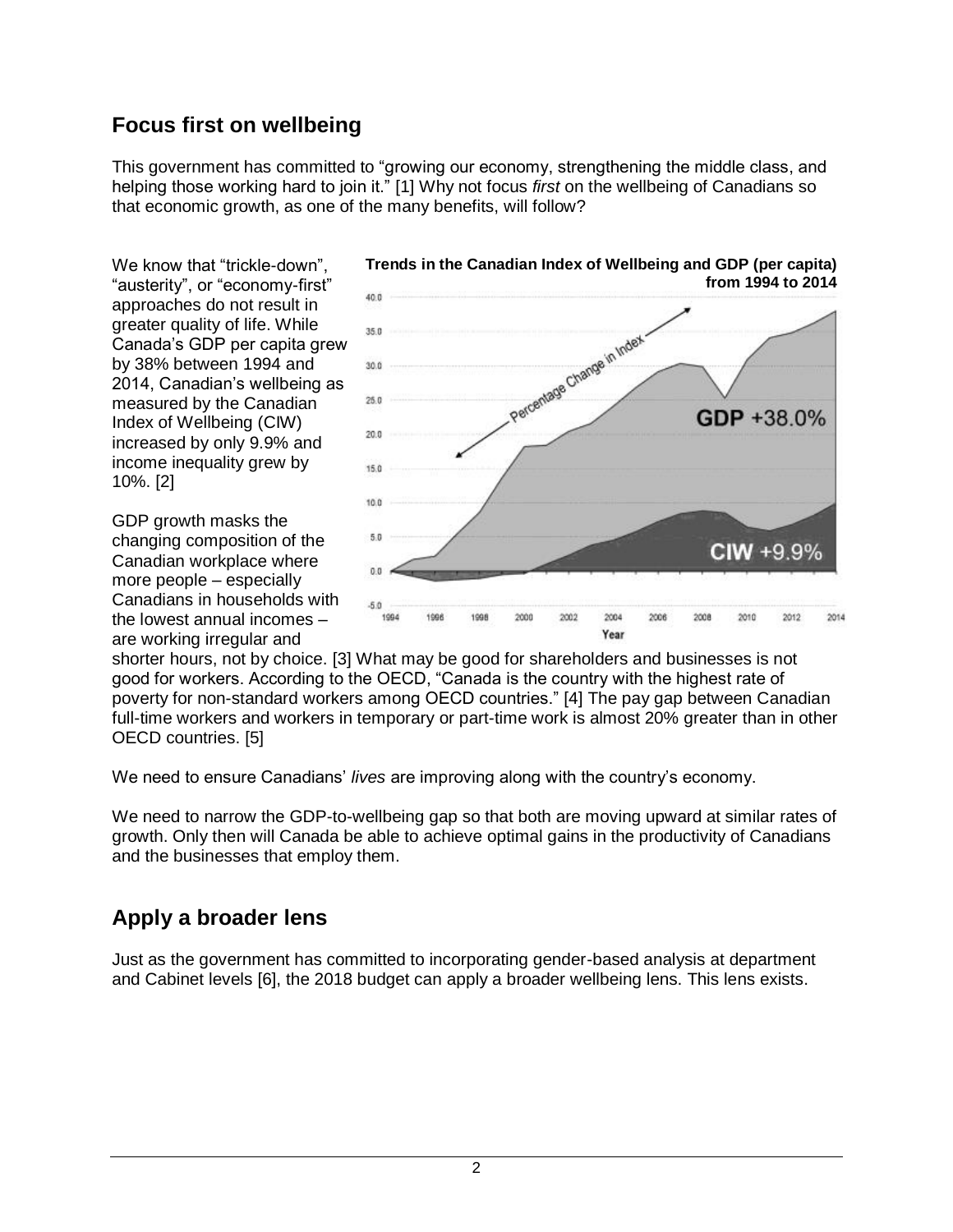In the mid-2000's, the CIW conducted three waves of broad consultations with Canadians to identify the domains that matter most in our daily lives: *community vitality, democratic engagement, education, environment, healthy populations, leisure and culture, living standards*, and *time use*. Then, national and international experts identified 64 indicators, drawing from just under 200 unique data sources – primarily from Statistics Canada.

The CIW provides a snapshot, a measurement approach, and policy direction – all in one tool – that meets the government's need to inform its work with "performance measurement, evidence, and feedback from Canadians." [7]

# **Identify key points of leverage**



By placing wellbeing rather than the

"problem" at the centre of decision-making, we see solutions that cut across systems. As a result, comprehensive, innovative, evidence-based policy directions emerge to provide "the greatest, positive impact on the lives of Canadians." [8]

For example:

The government's recent announcement of a \$7.5 billion investment in early learning and childcare programs is one such leverage point. It increases women's workforce participation, reduces the risk of poverty, and reduces inequality. [9]

A national housing strategy and ongoing investment in health care will also boost Canadians' social and economic participation. Clearly, tackling challenges in one part of the system translates across several domains and improves overall wellbeing.

Investment in light rail to reduce commute times and improve labour mobility; leadership on climate change and a focus on clean growth; and spending on recreational and cultural infrastructure are all encouraging examples of early intervention and long-term strategy. With leisure and culture and the environment representing the only two domains of wellbeing that declined over the past 21-years, investment in these areas will have an important and lasting impact on Canadian's overall wellbeing.

Canada has shown that focusing on poverty alleviation can work and is a world leader in educational outcomes [10]. We know this works. We can do more.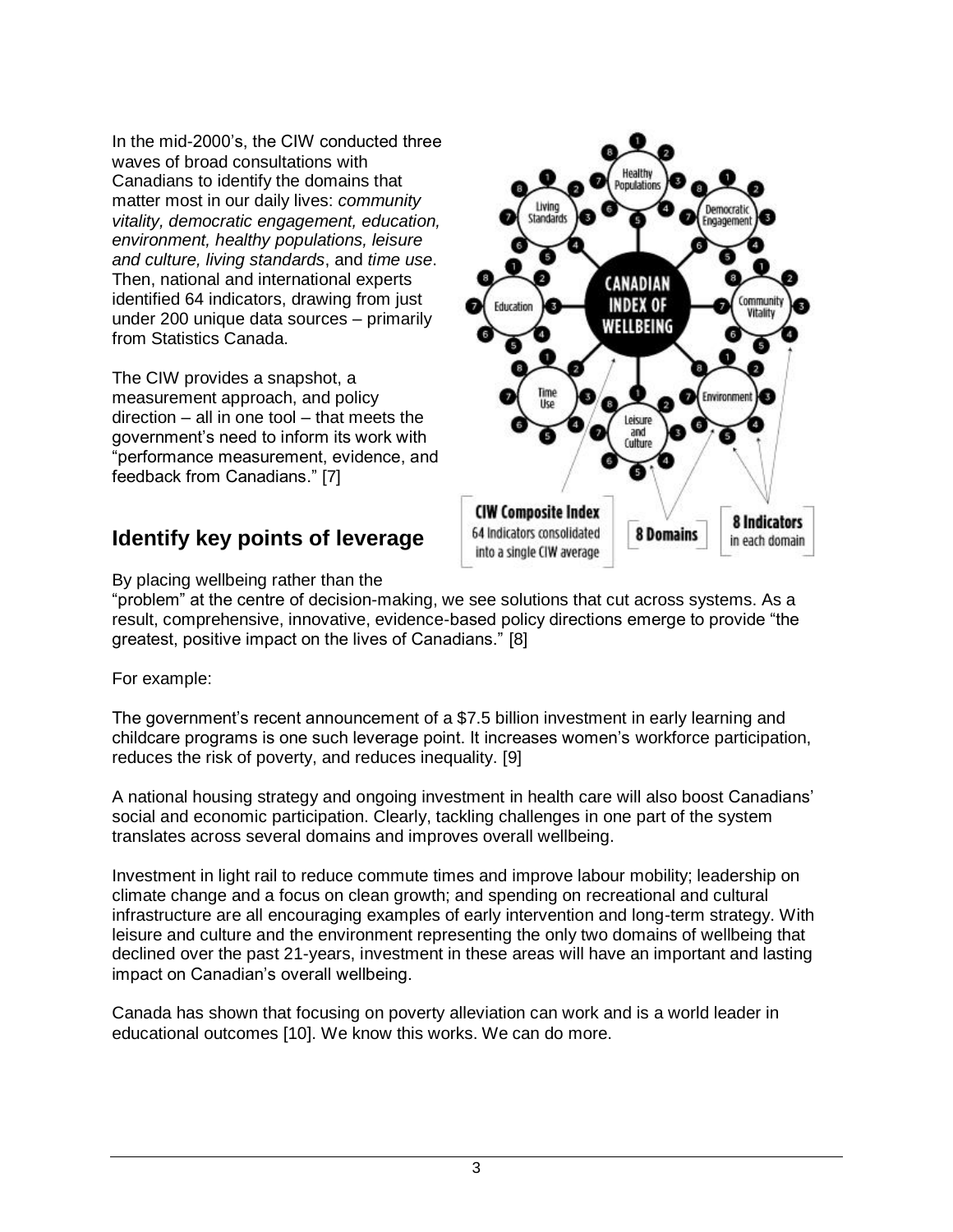## **Address broad inequalities of access**

In September 2016, the CIW invited experts to identify policy directions that address multiple challenges simultaneously. Immediately, the theme of broad inequality emerged. The group proposed that governments:

#### *Provide a universal basic income*

This government has essentially implemented basic income for families with young children and for seniors. Extending the concept would lift many more Canadians out of poverty, increase their participation in all aspects of society, and recognize the value of unpaid work. Faced with the potential displacement of "nearly 42 per cent of the Canadian labour force [which] is at a high risk of being affected by automation in the next decade or two," [11] a basic income can maintain living standards and consumer spending for Canadians while streamlining the delivery of government services.

#### *Extend benefits to low and modest income Canadians*

As part-time and precarious work become more prevalent, fewer Canadians have access to employment-based benefits like health and dental care and pensions. Those most at risk are women, single parents, Indigenous peoples, racialized groups, and people with disabilities. [12] Extending benefits to low-income Canadians would boost their participation in all aspects of their lives, including reduced absenteeism and greater productivity at school and work.

Employers also have a role. A report released by Morneau Shepell urges employers to "implement actions that support workplace mental health and wellness given that they are integral to an absence prevention strategy." [13]

#### *Implement a pan-Canadian education strategy*

Faced with looming labour disruptions, Canadians need to embrace life-long learning and skills development and governments need to encourage labour mobility. A coordinated approach is needed to:

- ensure access to and availability of formal and informal learning opportunities at all levels of education;
- enhance curricula to strengthen its links to wellbeing outcomes; and
- reduce interprovincial barriers to both education and labour opportunities.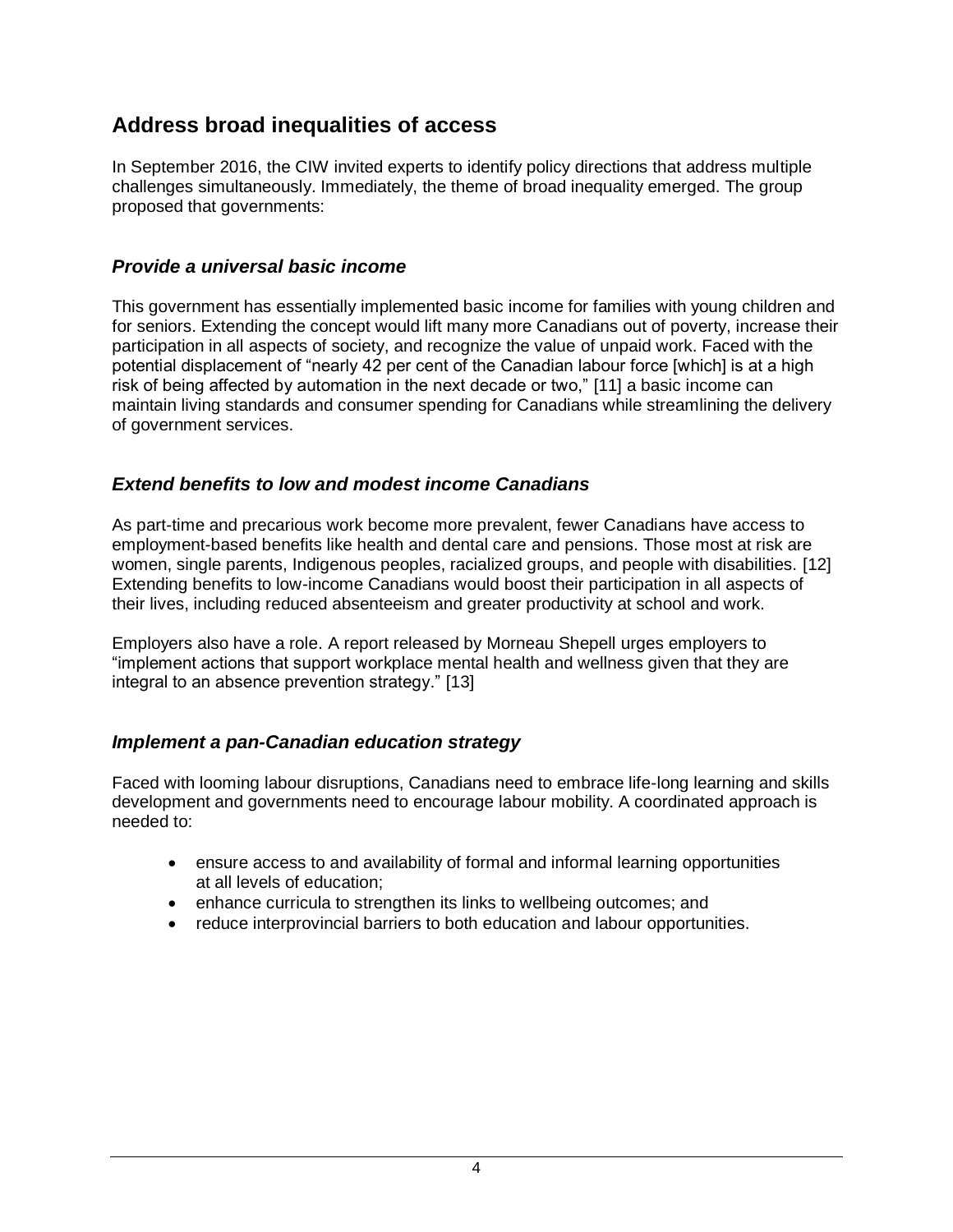#### *Embrace a proactive and preventative approach to health care*

When Canadians are not healthy, they are not at their best at work, at home, or in the community. Among the most critical factors associated with poor health are living in poverty and limited access to education. In addition to investments in physical and mental health, government must continue to collaborate with provinces and communities to adopt a preventative approach to health care that addresses social and economic factors contributing to poor health.

Expanding access to Community Health Centres (CHCs) across Canada, which provide access to a range of health and social services, will improve people's productivity while reducing costs and pressure on the primary health care system.

#### *Support universal access to leisure and culture*

Along with enriching and enhancing our lives, leisure can boost productivity. Time spent in leisure and culture allows us to learn new things, build new relationships, and recharge. Spending time with friends in activities we enjoy alleviates stress and feelings of time crunch. [14] Time spent in sport and in nature enhances physical and mental health. Leisure is so important that the right to rest and leisure, including reasonable limitation of working hours and periodic holidays with pay, is a basic human right. [15]

The New Building Canada Fund, the Canada Cultural Spaces Fund, and the promotion of Canada's National Parks and Historic Sites show government recognizes the importance of culture and recreation. Government must continue to fund and promote universal access to leisure and culture, especially for marginalized groups. Canadian businesses must also provide standard paid vacation.

#### *Improve the collection of social and environmental data*

Access to valid and reliable data is indispensable for a government striving to develop, implement, and measure innovative and effective evidence-based public policy. We applaud the re-instatement of the mandatory long-form census and urge the government to increase availability of social and environmental data. For better decision-making:

- Collect national social and environmental data regularly, in a standardized format and at a geographic scale that allows monitoring from the national to the local level in all domains of wellbeing.
- Include Canada's Indigenous people in existing and new data collection. [16]
- Maintain longitudinal studies to measure long-term effects of public policy changes.
- Develop systems that integrate administrative data and national survey data to provide more comprehensive information without increasing the number of surveys or the redundancy of information gathered.

In this period of "fake news" and "alternate facts," we need valid, consistent and trusted data.